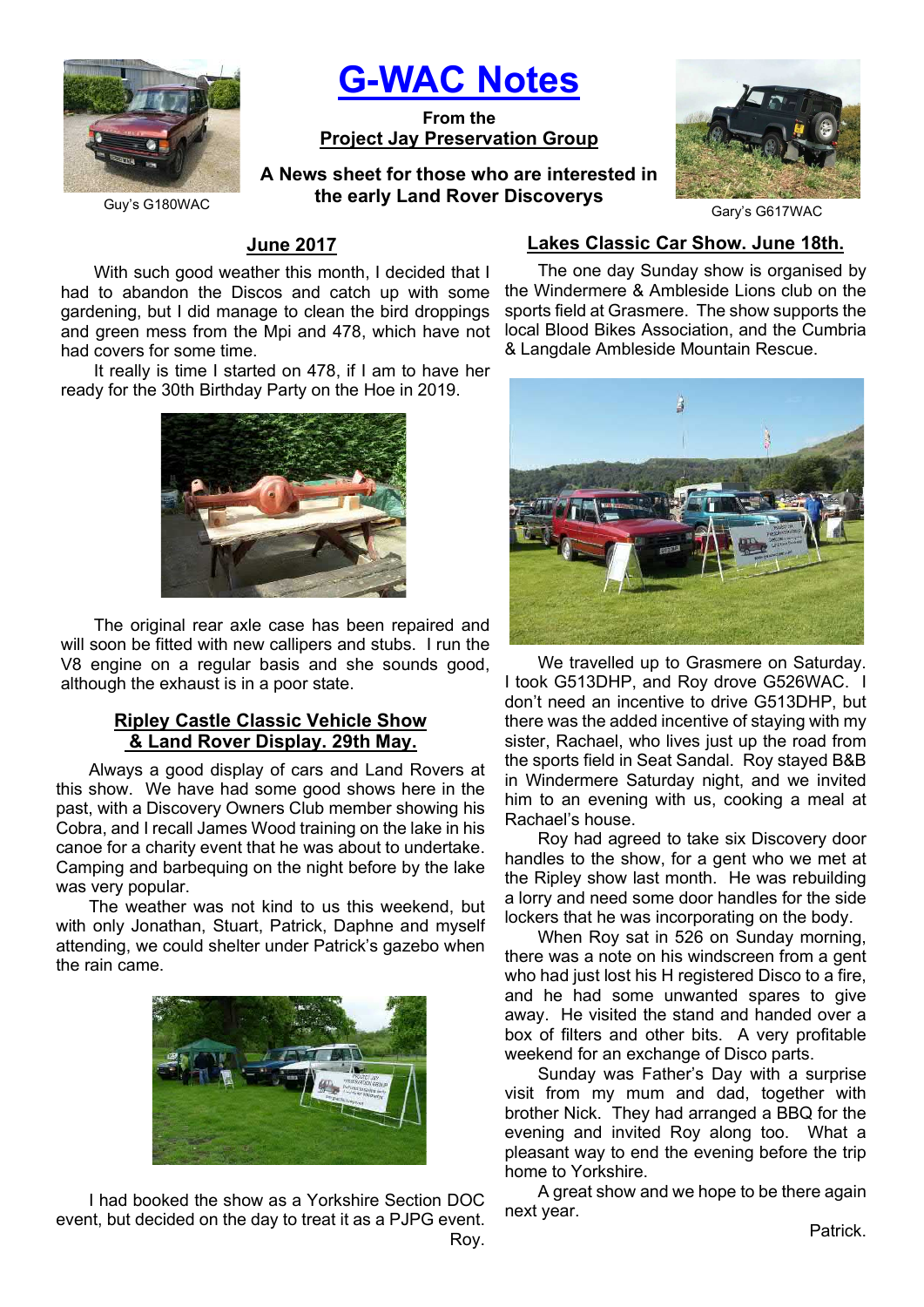# G-WAC Range Rover

# A rebuild for G617WAC, my 90 Tdi.

A member of our family. She was purchased "used" in the early '90s, and is now back to the for a new chassis and a paint job. original G180WAC registration number.

The original 3.5 engine has recently been rebuilt by Scholar Engines and awaits replanting.

My welding ability and help from Froggat and Rimmers have kept this RR alive, just need a new driver's side electric seat switch to be perfect.

She has now covered over 500,000 miles on an accumulation of clocks, what more could anyone ask?



Still a more exciting Range Rover to drive than our P38, and all models that follow.

Guy.

# G425 OWB

We met at the Dunsfold show on Saturday 10th, and I took a keen interest in your Marseilles Blue G-WAC (same colour as my G-reg Disco 1).

Please add my Tdi, G425 OWB to the list of early D1s (registered June 1990).



You'll notice that it has a 300 Tdi bumper and wing mirrors, but I have the originals that need a bit of repair.

She's had a hard life, as most 90s do, so it was time



First registered in January 1990 and now covered 122,000 miles.

I changed the chassis to preserve her, ready to be handed over to my daughter when she's able to get some insurance.

When stripped down, all that was required to the old chassis was welding two new outriggers and two



patches, so it's going to go on another 90.

#### Gary.

Rust free body shells.

If you are about to do a body off restoration, and find that there is a lot of welding required, Chris has a source of good Discovery shells from the Continent.

He has a few in Chesterton, Staffordshire. Give him a call to see what he has in stock.

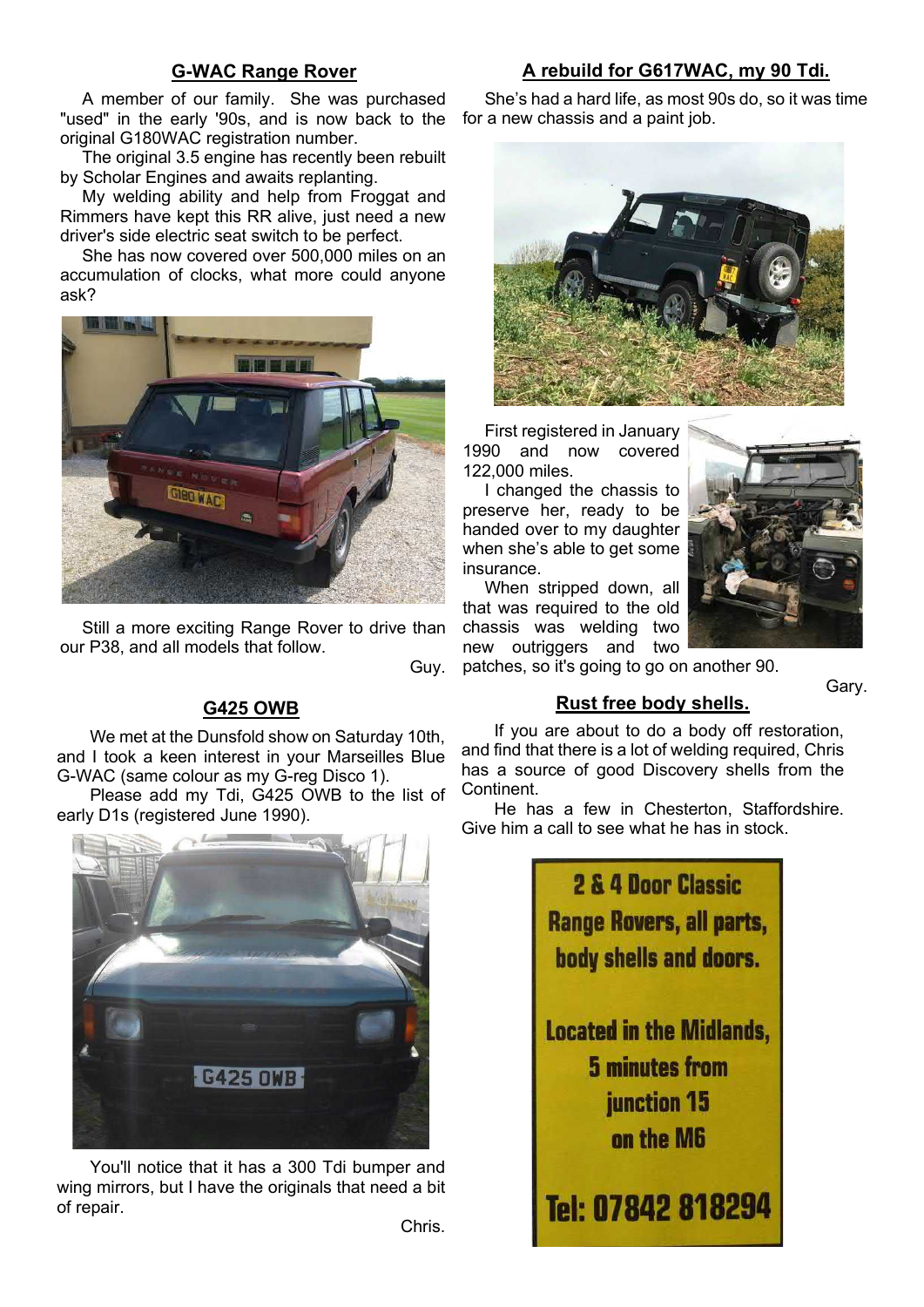#### Show dates 2017

| <u>vuiy</u>                       |                                                                                              |                                                                                                                                                                                   |
|-----------------------------------|----------------------------------------------------------------------------------------------|-----------------------------------------------------------------------------------------------------------------------------------------------------------------------------------|
| 2nd<br>2nd<br>21-22-23rd<br>30th  | MG Northumbria Car Show.<br>Classic Car Show.<br>Land Rover Show.<br>Classic Car & Bike Show | Tynedale Park, Corbridge, Northumbria. NE45 5AY<br>Leighton Hall, Carnforth, Lancashire. LA5 9ST<br>Kellmarsh Hall, Northamptonshire. NN6 9LY<br>Lytham Hall, Lancashire. FY8 4JX |
| <b>August</b>                     |                                                                                              |                                                                                                                                                                                   |
| 13 <sub>th</sub><br>20th<br>27th  | Classic Car show.<br>Vintage & Classic Car Show<br>Autumn Classic Car Show                   | Raby Castle, Staindrop, Co. Durham. DL2 3AH<br>Brooklands Nurseries, Holmfirth, HD9 1UJ<br>Ripon Racecourse, Ripon, North Yorkshire. HG4 1UG                                      |
| <b>September</b><br>$16th - 17th$ | LRO Show.                                                                                    | East of England Showground, Peterborough. PE2 6HE                                                                                                                                 |
| October                           |                                                                                              |                                                                                                                                                                                   |
| 1st.<br>14th $-$ 15th<br>15th     | Newbury 4x4 Spares Day<br>DOC Birthday Party.<br>Ripon 4x4 Spares Day                        | Newbury Showground, Chieveley, Berkshire. RG18 9QZ<br>Plymouth Hoe.<br>Ripon Racecourse, Ripon, North Yorkshire. HG4 1UG                                                          |

If anyone has any dates for a local show that you may attend, please let me know and I will add them to the list.



Duckworth Parts, Duckworth Land Rover .<br>Ire LNB 3RE 01673 799396 duckworthparts.co.uk



## Rear side window seals for the 3-door.

These seals, part numbers AWR5386-7, are no longer available, but a start has been made to design the tooling to reproduce them.

I will have more information on the progress next month.

Roy.

# Obsolete parts.

What parts do you struggle to find or are no longer available?

This applies in the main to those rebuilding early Discoverys rather than later vehicles, but do not let that stop you. If anyone also has an old Series Land Rover, Range Rover or E Type Jaguar in the back yard, we are interested to know what parts are unobtainable or poorly remade.

The end game is, if sufficient interest exists, these can be re-manufactured, this can be both mechanical components, body panels or interior trim.

If you know of such a part or parts, please can you mail, press@discoveryownersclub.org.

There is obviously more to this, I am not going to start making parts in my shed. When I have more information that I can release, I will share it with you.

Chris G.

#### July